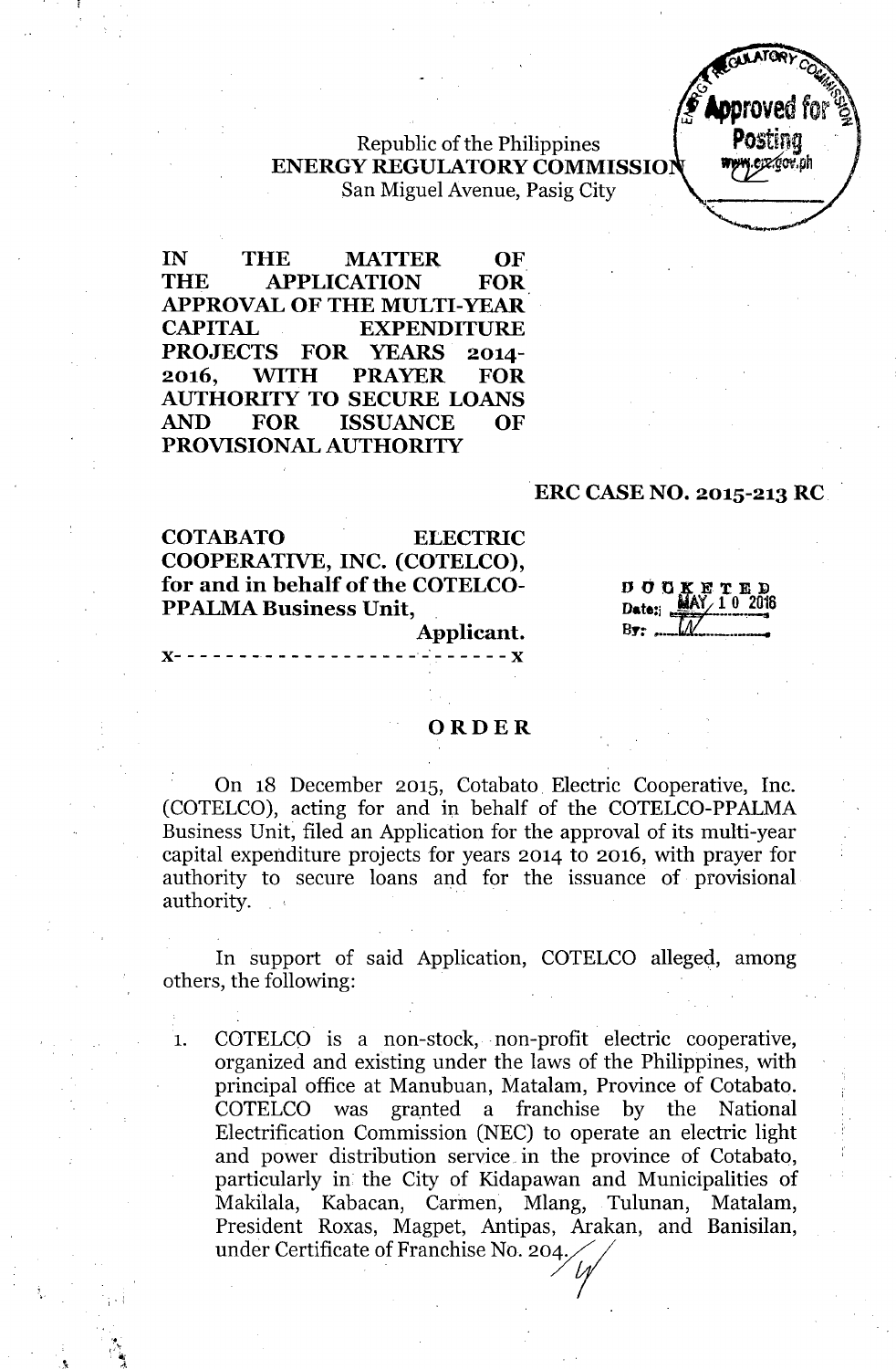$\ddot{\phantom{1}}$ 

÷,

- 2. COTELCO applied for a franchise with the NEC over the following Municipalities: a) Pigkawayan; b) Libungan; c) Midsayap; d) Alamada; e) Aleosan; and f) Pikit, all in the Province of Cotabato. The NEC, as affirmed with finality by the Court of Appeals (CA), granted said application of COTELCO. A copy of the CA Decision and Entry of Judgment are attached to the Application as Annexes "A" and "B", respectively.
- 3. The COTELCO- PPALMA Area was created as a separate business unit within the COTELCO franchise under COTELCO Board Resolution No. 57-2012. Thus, COTELCO functions as two (2) business units, namely: COTELCO Main Business Unit and COTELCO-PPALMA Area Business Unit (COTELCO-PPALMA). The said Board Resolution was approved by the National Electrification Administration (NEA) as stated in its 29 October 2012 letter to the Board of Directors of COTELCO. Copies of the Board Resolution and NEA's letter are attached to the Application as Annexes "C" and "D", respectively.

## NATURE OF THE APPLICATION

4. The instant Application was filed pursuant to ERC's Rules of Practice and Procedure and other relevant rules and regulations.

## COMPLIANCE WITH THE PRE-FILING REQUIREMENTS

- 5.COTELCO furnished the respective legislative bodies of the local government units where COTELCO-Main and COTELCO-PPALMA principally operate with copies of the Application, including all its annexes and accompanying documents. Proofs of service to the Sangguniang Panlalawigan of Cotabato Province and the Sangguniang Bayan of the Municipalities of Matalam and Midsayap are attached as **Annexes** "E", "E-1", and "E-2" of the Application.
- 6. COTELCOalso published the Application without its annexes in a newspaper of general circulation within its franchise area. Copies of the Affidavit of Publication and the Newspaper where the Application was published are attached to the Application as Annexes "F" and "F-1", respectively.

,

t

*. Y*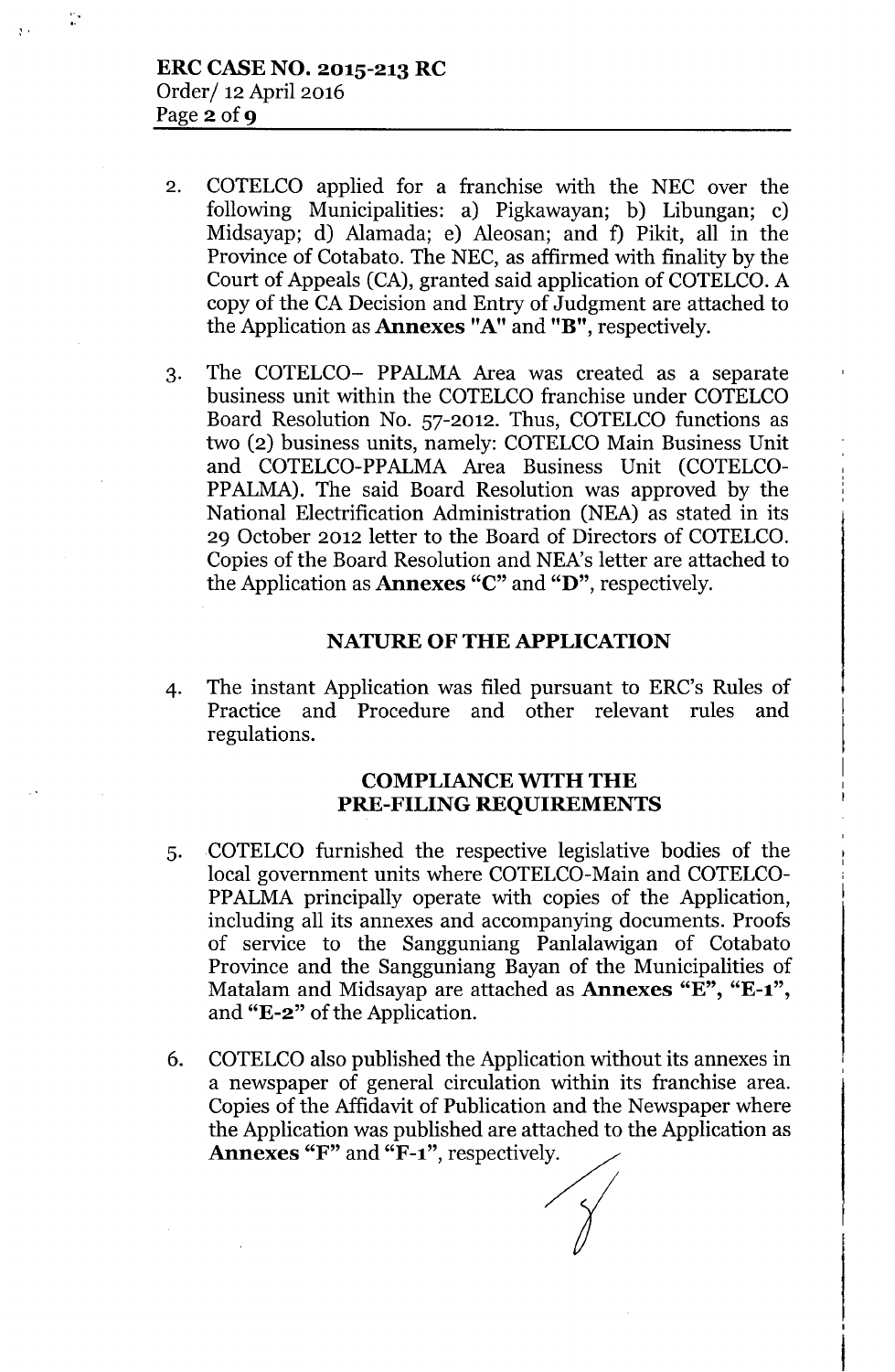.. .

 $\frac{1}{2}$  .

## STATEMENT OF FACTS

7. The COTELCO-PPALMA's Multi-Year Capital Expenditure (CAPEX) Projects are divided into Network and Non-network Projects, as follows:

# CAPITAL EXPENDITURE PROJECTS (2014-2016)

| <b>PROJECT</b>                 |                                           | YEAR OF IMPLEMENTATION |               |               |                       |  |  |
|--------------------------------|-------------------------------------------|------------------------|---------------|---------------|-----------------------|--|--|
|                                |                                           | 2014                   | 2015          | 2016          | <b>TOTAL COST</b>     |  |  |
| <b>Substation</b>              |                                           |                        |               |               |                       |  |  |
| $\mathbf{1}$                   | <b>Upgrading of Protection of</b>         |                        |               |               |                       |  |  |
|                                | Villarica Substation                      |                        | 18,773,000.00 |               | 18,773,000.00         |  |  |
|                                | <b>Primary Line</b>                       |                        |               |               |                       |  |  |
| $\overline{2}$                 | Refurbishment of<br>Distribution Line     |                        |               |               |                       |  |  |
| 3                              |                                           |                        | 24,458,451.00 |               | 24,458,451.00         |  |  |
|                                | Replacement of<br>Overloaded Distribution |                        |               |               |                       |  |  |
|                                | Transformers along the                    |                        |               |               |                       |  |  |
|                                | Feeders of Gumaga and                     |                        |               |               |                       |  |  |
|                                | <b>Villarica Substations</b>              |                        | 8,903,834.10  | 2,896,377.75  | 11,800,211.85         |  |  |
|                                | Reconductoring of 1.04                    |                        |               |               |                       |  |  |
|                                | kilometer Midsayap                        |                        |               |               |                       |  |  |
| $\overline{4}$                 | Feeder primary line from                  |                        |               |               |                       |  |  |
|                                | 2/0 ACSR to 336 ACSR                      |                        | 7,759,590.61  |               | 7,759,590.61          |  |  |
|                                | Construction of 3.31 km                   |                        |               |               |                       |  |  |
|                                | Double Circuit Line for                   |                        |               |               |                       |  |  |
|                                | F33 using 336 ACSR                        |                        |               |               |                       |  |  |
| 5                              | conductor and                             |                        |               |               |                       |  |  |
|                                | Transfer/Splitting of                     |                        |               |               |                       |  |  |
|                                | Loads                                     |                        |               | 13,811,381.00 | 13,811,381.00         |  |  |
|                                | Installation of capacitors                |                        |               |               |                       |  |  |
| 6                              | along feeders with                        |                        |               |               |                       |  |  |
|                                | undervoltage                              |                        |               | 596,750.00    | 596,750.00            |  |  |
| 7                              | Replacement of Defective                  |                        |               |               |                       |  |  |
| Meters<br><b>Other Network</b> |                                           |                        |               | 22,400,000.00 | 22,400,000.00         |  |  |
|                                | New Connections (Service                  |                        |               |               |                       |  |  |
| 8                              | Drop and Metering                         |                        |               |               |                       |  |  |
|                                | Requirements)                             | 4,323,343.60           | 33,519,578.40 | 33,297,697.20 | 71,140,619.20         |  |  |
|                                | <b>Secondary Distribution</b>             |                        |               |               |                       |  |  |
|                                | Transformer New                           |                        |               |               |                       |  |  |
| 9                              | <b>Customer Connections</b>               |                        |               |               |                       |  |  |
|                                | Project                                   |                        | 8,209,320.84  | 4,560,826.41  | 12,770,147.25         |  |  |
|                                | 10   Additional Secondary Line            |                        | 4,379,844.72  | 4,379,844.72  | 8,759,689.44          |  |  |
| <b>Non-Network</b>             |                                           |                        |               |               |                       |  |  |
| 11                             | Lot Purchase and                          |                        |               |               |                       |  |  |
|                                | <b>Construction of Office</b>             |                        |               |               |                       |  |  |
|                                | <b>Building and Warehouse</b>             |                        | 15,000,000.00 | 22,890,038.45 | <u>37,890,038.45 </u> |  |  |
| 12 <sub>2</sub>                | <b>Utility Billing</b>                    |                        |               |               |                       |  |  |
|                                | <b>Management System</b>                  |                        |               |               |                       |  |  |
|                                | (Hardware, Software and                   |                        |               |               |                       |  |  |
|                                | Support)                                  | 8,394,568.00           | 6,500,000.00  |               | 14,894,568.00         |  |  |

I)<br>I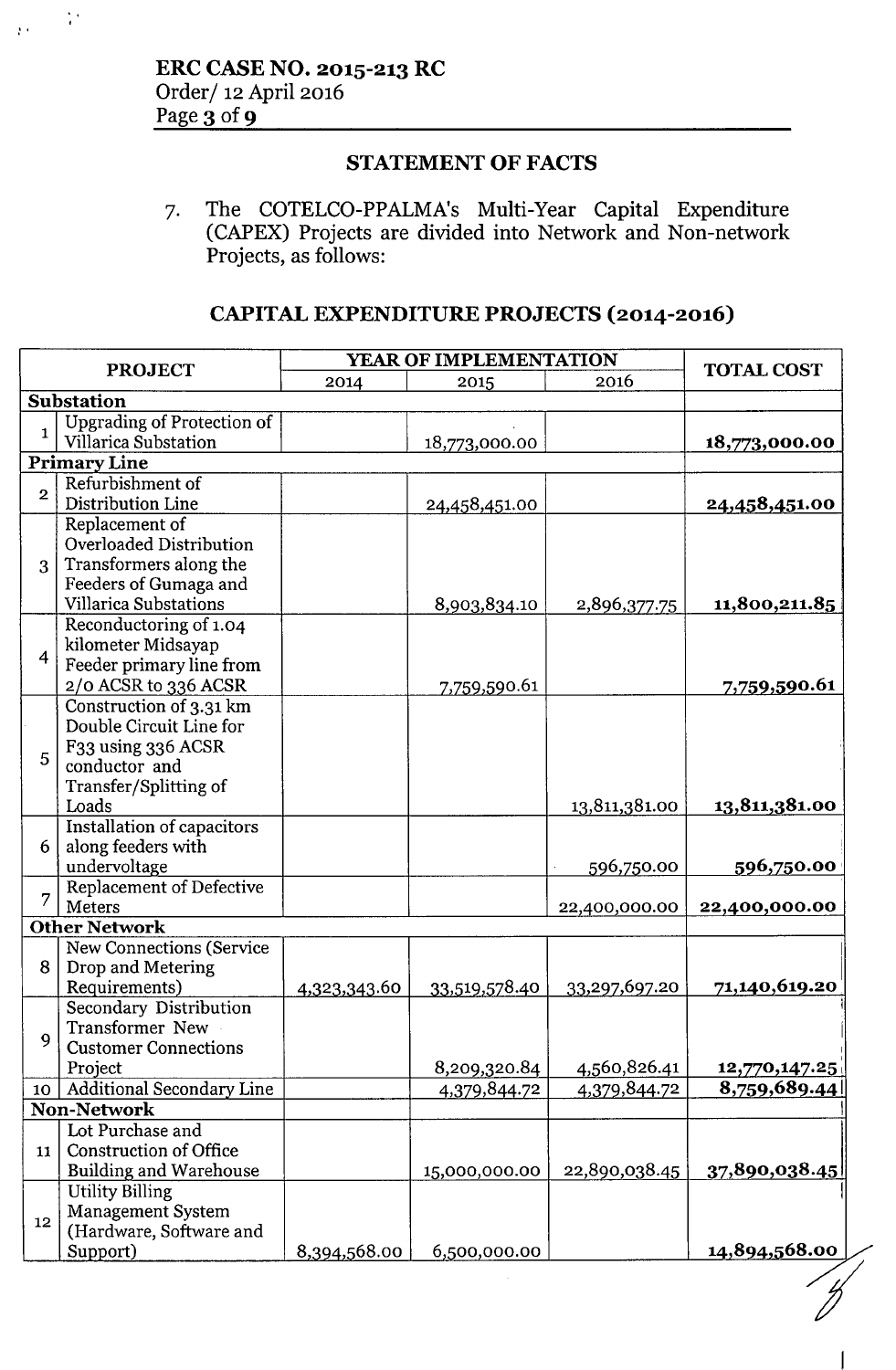# ERC CASE NO. 2015-213 RC Order/ 12 April 2016 Page 4 of 9

| 13 | <b>Acquisition of Engineering</b><br><b>Simulation Software</b>                   |               | 2,700,000.00   |                | 2,700,000.00   |
|----|-----------------------------------------------------------------------------------|---------------|----------------|----------------|----------------|
| 14 | Acquisition of<br>Accounting/MSD/Payroll<br>Software(Inclusive of<br>Source Code) |               | 5,807,500.00   |                | 5,807,500.00   |
| 15 | Wide Area Network<br>Infrastructure                                               |               | 38,000,000.00  |                | 38,000,000.00  |
| 16 | Acquisition of Test and<br>Laboratory Equipment                                   |               | 3,650,000.00   | 8,830,000.00   | 12,480,000.00  |
| 17 | Acquisition of Tools and<br>Equipments                                            |               | 364,750.00     | 364,750.00     | 729,500.00     |
| 18 | Installation of Site<br><b>Equipment Identification</b><br>and Data Gathering     |               | 2,649,600.00   | 5,929,600.00   | 8,579,200.00   |
| 19 | Purchase of Service and<br>Heavy Equipment<br>Maintenance Vehicle                 |               | 7,730,000.00   | 15,400,000.00  | 23,130,000.00  |
|    | <b>TOTAL</b>                                                                      | 12,717,911.60 | 188,405,469.67 | 135,357,265.53 | 336,480,646.80 |

- 8. The above-enumerated CAPEX Projects are optimal solutions to improve the safety, quality, and reliability of power, as well as reduce system loss in the COTELCO-PPALMA area.
- 9. COTELCO-PPALMA's Distribution System Map, Customer Profile, Historical and Forecast Planning Data, System Performance Assessment, Project Cost Estimates, Project Financing Plan, Conceptual Engineering Designs and Drawings, Economic and Technical Analysis, and justifications for each project are discussed in detail in COTELCO-PPALMA's CAPEX Plan (Annex "G" of the Application).
- 10. The estimated CAPEX for years 2014 to 2016, exclusive of permit fee, legal and consultancy fees, and capitalized interests, . is Three-Hundred Thirty-Six Million Four Hundred Eighty Thousand Six Hundred Forty-Six Pesos and Eighty Centavos (PhP336,480,646.80). The same will be financed through the Reinvestment Fund for Sustainable Capital Expenditures (RFSC) and loans obtained from the Development Bank of the Philippines (DBP) and the National Electrification Administration (NEA), details of which are summarized hereunder as follows: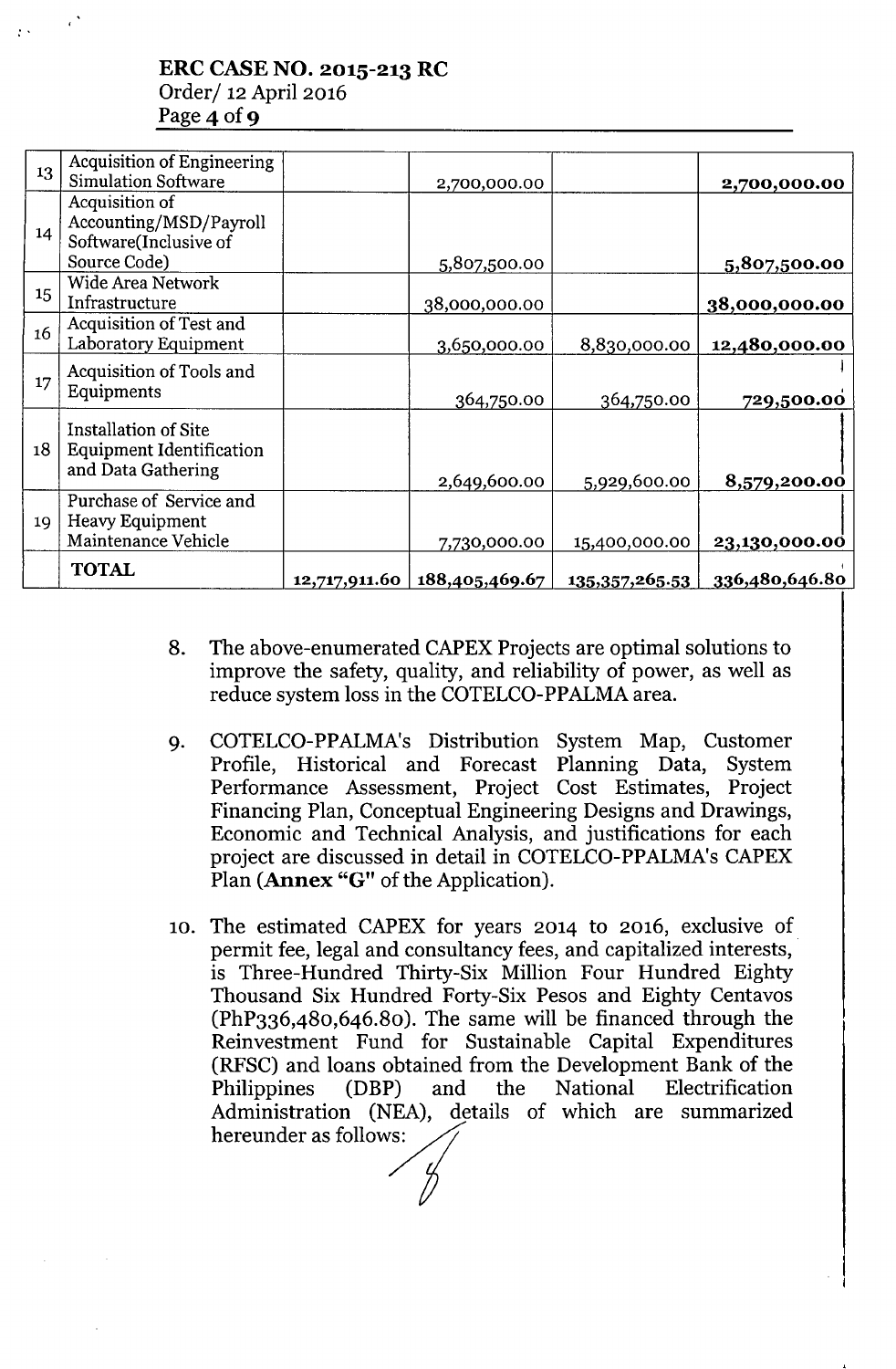| <b>Funding</b>        | <b>Project Cost (PhP)</b> |                       |                   |                |  |
|-----------------------|---------------------------|-----------------------|-------------------|----------------|--|
| <b>Source</b>         | 2014                      | 2015                  | 2016              | Total (PhP)    |  |
| <b>DBP</b>            | -                         | <u>175,451,554.11</u> | 125,455,094.40    | 300,906,648.51 |  |
| <b>NEA</b>            | $\overline{\phantom{0}}$  | 12,953,915.56         | 9,902,171.13      | 22,856,086.69  |  |
| <b>RFSC</b>           | 12,717,911.60             |                       |                   | 12,717,911.60  |  |
| Grand<br><b>Total</b> | 12,717,911.60             | 188,405,469.67        | 135, 357, 265. 53 | 336,480,646.80 |  |

- 11. The DBP loan, which will earn an interest of six percent (6%) per annum, will be payable in equal quarterly installments for ten (10) years. While the NEA loan, which will earn an interest of eight percent (8%), will be payable in equal quarterly installments for fifteen (15) years. The details of the servicing are indicated in Annex "AB" of the CAPEX Plan.
- 12. The implementation of all the proposed projects will have an average indicative additional revenue requirement on the RFSC rate by PhPO.3633 per kWh, the details of which are indicated in Annex "AC" of the CAPEX Plan.
- 13. The proposed CAPEX projects and the loans to finance the same were already approved by COTELCO's Board of Directors.

## ALLEGATIONS IN SUPPORT OF THE PRAYER FOR AUTHORITY TO SECURE LOANS AND FOR PROVISIONAL AUTHORITY

- 14. The proposed CAPEX Projects need to be immediately implemented as the existing distribution assets in COTELCO-PPALMA area require immediate improvement.
- 15. The following CAPEX Projects are deemed urgent: (a) replacement of the fuses with a 69 kV circuit breaker; (b) replacement of 106 poles, 96 cross-arms, and 22.935 kilometer distribution lines; and (c) reconductoring of the eight (8) kilometers three-phase backbone line of Midsayap Feeder.
- 16. COTELCO-PPALMA has no sufficient financial resources to finance the said proposed CAPEX Projects.
- 17. The Authority to Secure Loans is necessary for the immediat implementation of COTELCO-PPALMA's proposed CAPEX The Authority to Secure Loans is necessary for the immediate implementation of COTELCO-PPALMA's proposed CAPEX Projects.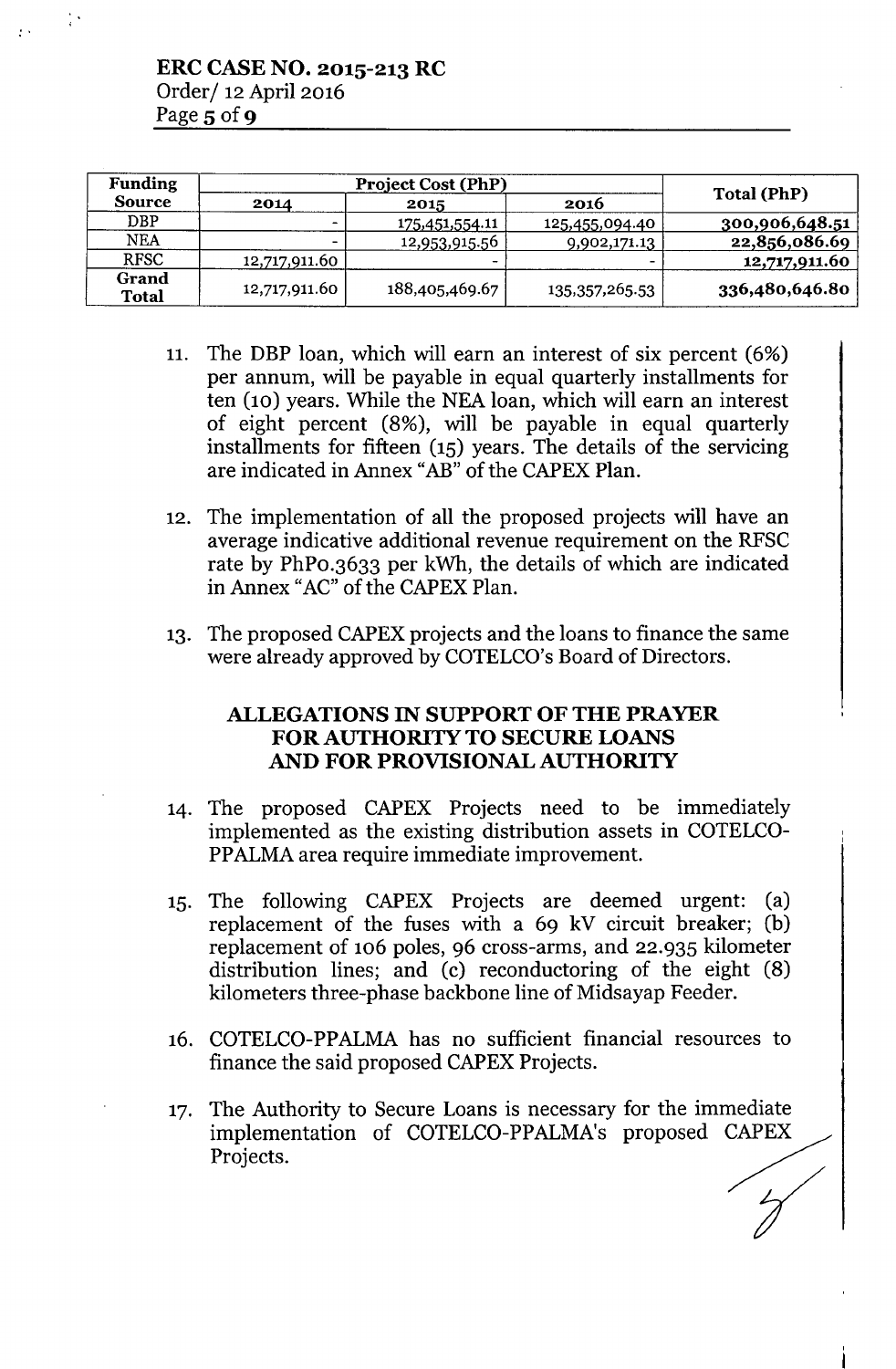18. COTELCO, in behalf of its COTELCO-PPALMA Area Business Unit, will secure loans from DBP and NEA in the amount of PhP300,906,648.51 and PhP22,856, 086.59, respectively, in order to implement the proposed CAPEX Projects.

### **PRAYER**

19. COTELCO prays that the Commission grants provisional authority to implement COTELCO-PPALMA's capital expenditure projects for years 2014-2016 and authority to secure loans to finance said projects.

Finding the said Application to be sufficient in form and in substance with the required fees having been paid, the same is hereby set for hearing for the determination of compliance with jurisdictional requirements, expository presentation, pre-trial conference, and presentation of evidence on **21 June 2016 (Tuesday) at ten o'clock in the morning (10:00 A.M.) at COTELCO-PPALMA Main Office, Villarica, Midsayap, Province of Cotabato.**

COTELCO is hereby directed to cause the publication of the attached Notice of Public Hearing in two (2) newspapers of general circulation in the Philippines at their own expense, twice  $(2x)$  within two (2) successive weeks, the dates of publication not being less than seven (7) days apart, with the date of last publication made not later than ten (10) days before the date of the scheduled initial hearing. COTELCO is also directed to inform its consumers within its franchise area, by any other means available and appropriate, of the filing of the Application, the reasons therefor, and of the scheduled hearing thereon.

Let copies of the Application, this Order, and the attached Notice of Public Hearing be furnished the Office of the Solicitor General (OSG), the Commission on Audit (COA) and the Committees on Energy of both Houses of Congress. They are hereby requested, if they so desire, to send their duly authorized representatives at the scheduled hearing.

Likewise, let copies of this Order and the attached Notice of Public Hearing be furnished the Offices of the Governor of the Province of Cotabato and the City and Municipal Mayors within COTELCQ's franchise area for the appropriate posting thereof on their respective bulletin boards.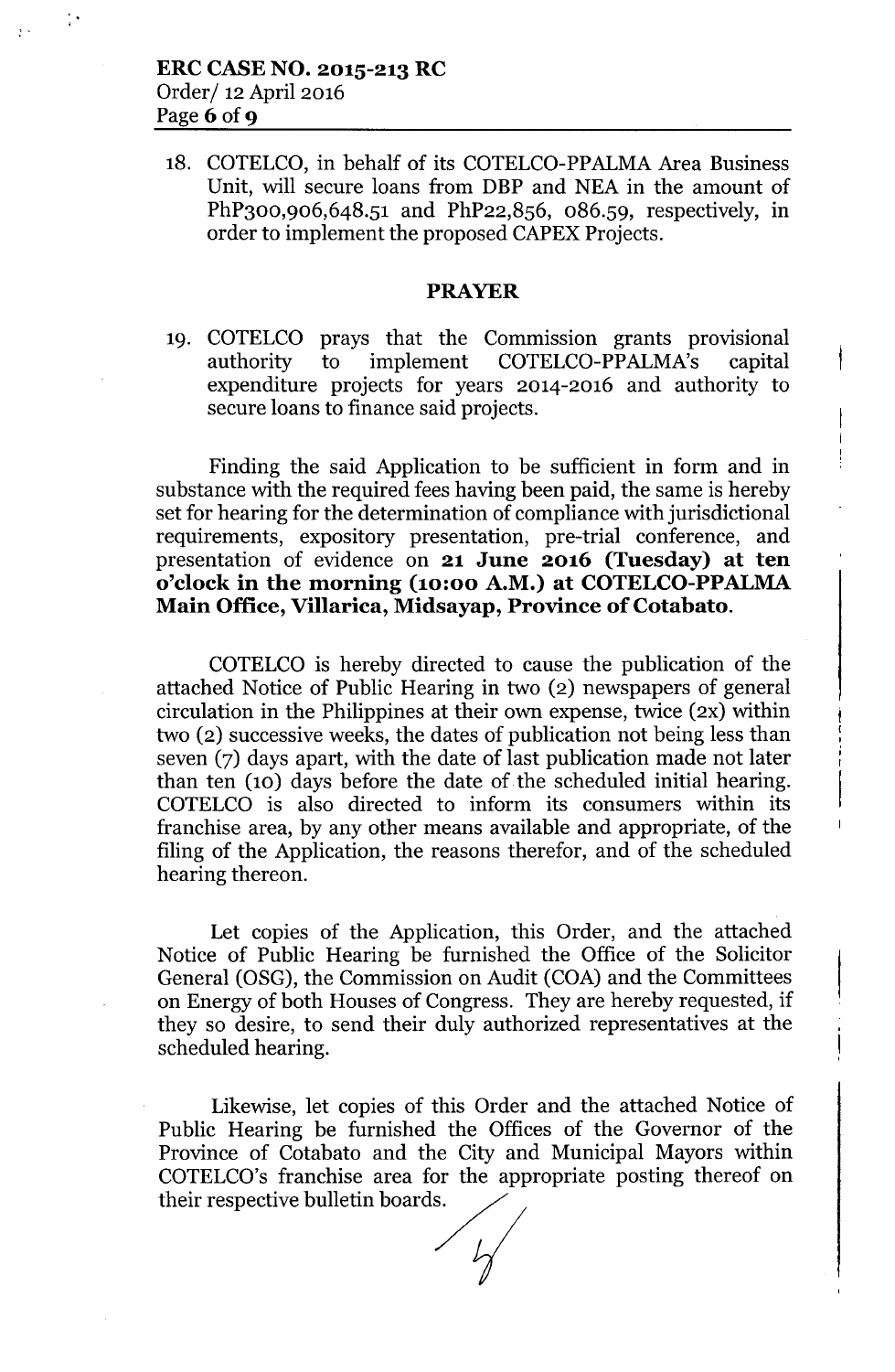COTELCO is hereby directed to furnish all those making requests therefor with copies of the Application and its attachments, subject to reimbursement of reasonable photocopying costs.

On the date of the initial hearing and Pre-trial Conference, COTELCO must submit to the Commission its written Compliance with the jurisdictional requirements attaching therewith, methodically arranged and duly marked, the evidences on the actual posting and publication of the Notice of Public Hearing consisting of certifications issued to that effect, signed by the aforementioned Governor and Mayors or their duly authorized representatives, bearing the seals of their offices, and the affidavits of the Editors or Business Managers of the newspapers where said Notice of Public Hearing were published, together with the complete issue of the said newspapers, and such other proofs of compliance with the requirements of the Commission.

COTELCO, and all interested parties are directed to submit, at least five (5) days before the date of initial hearing and Pre-trial Conference, their respective Pre-trial Briefs containing, among others:

- (a) A summary of admitted facts and proposed stipulation of facts;
- (b) The issues to be tried or resolved;
- (c) The documents or exhibits to be presented, stating the purposes thereof, and proposed markings therefore; and
- (d) The number and names of the witnesses, with their written testimonies in an individual affidavit form, to be attached to the Pre-trial Brief.

Failure of COTELCO to submit the required Pre-trial Brief and Judicial Affidavits of its witnesses within the prescribed period shall be a ground for cancellation of the scheduled hearing, and the resetting of which shall be six (6) months from said date of cancellation.

As part of the Pre-trial Conference, COTELCO must also be prepared to make an expository presentation of their Application, aided by whatever communication medium that they may deem appropriate for the purpose, in order to put in plain words and explain, for the benefit of the consumers and other concerned parties,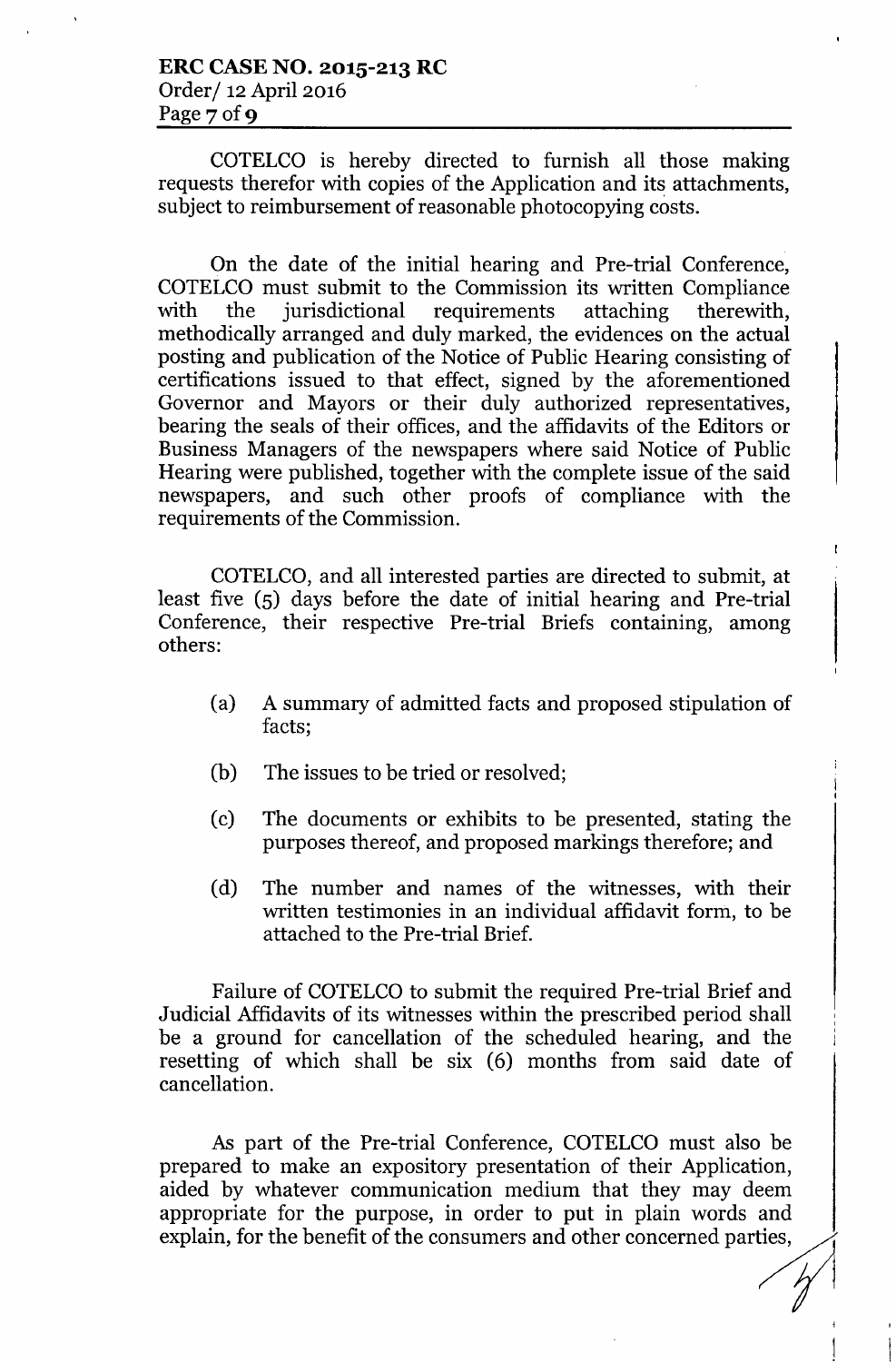..,

what the Application is all about and the reasons and justifications being cited in support thereof.

## SO ORDERED.

Pasig City, 12April 2016.

## FOR AND BY AUTHORITY OF THE COMMISSION:

**<sup>~</sup> <:::::: "'- -. •. •.. ••• <sup>~</sup> JOSE VICENTE B. SALAZAR** *~hairman andCE'l* **ERC** 

<sup>I</sup> *Office of the Chairman*

D-2016-007-0C-02489

<u>and product</u> and the second state of the second state of the second state of the second state of the second state of the second state of the second state of the second state of the second state of the second state of the

**III** 



#### Copy furnished:

- 1. Atty. Cecilia Layug Counsel for COTELCO Unit 2904, One San Miguel Bldg. San Miguel Ave. cor. Shaw Blvd., Ortigas, Pasig City
- 2. Office of the Solicitor General 134 Amorsolo Street, Legaspi Village, Makati City
- 3. Commission on Audit Commonwealth Ave., Quezon City
- 4. The Senate Committee on Energy GSIS Building, Roxas Boulevard, Pasay City
- 5. The Committee on Energy House of Representatives Batasan Hills, Quezon City
- 6. The City Mayor Kidapawan City
- 7. The Municipal Mayor Makilala, Cotabato
- 8. The Municipal Mayor Kabacan, Cotabato